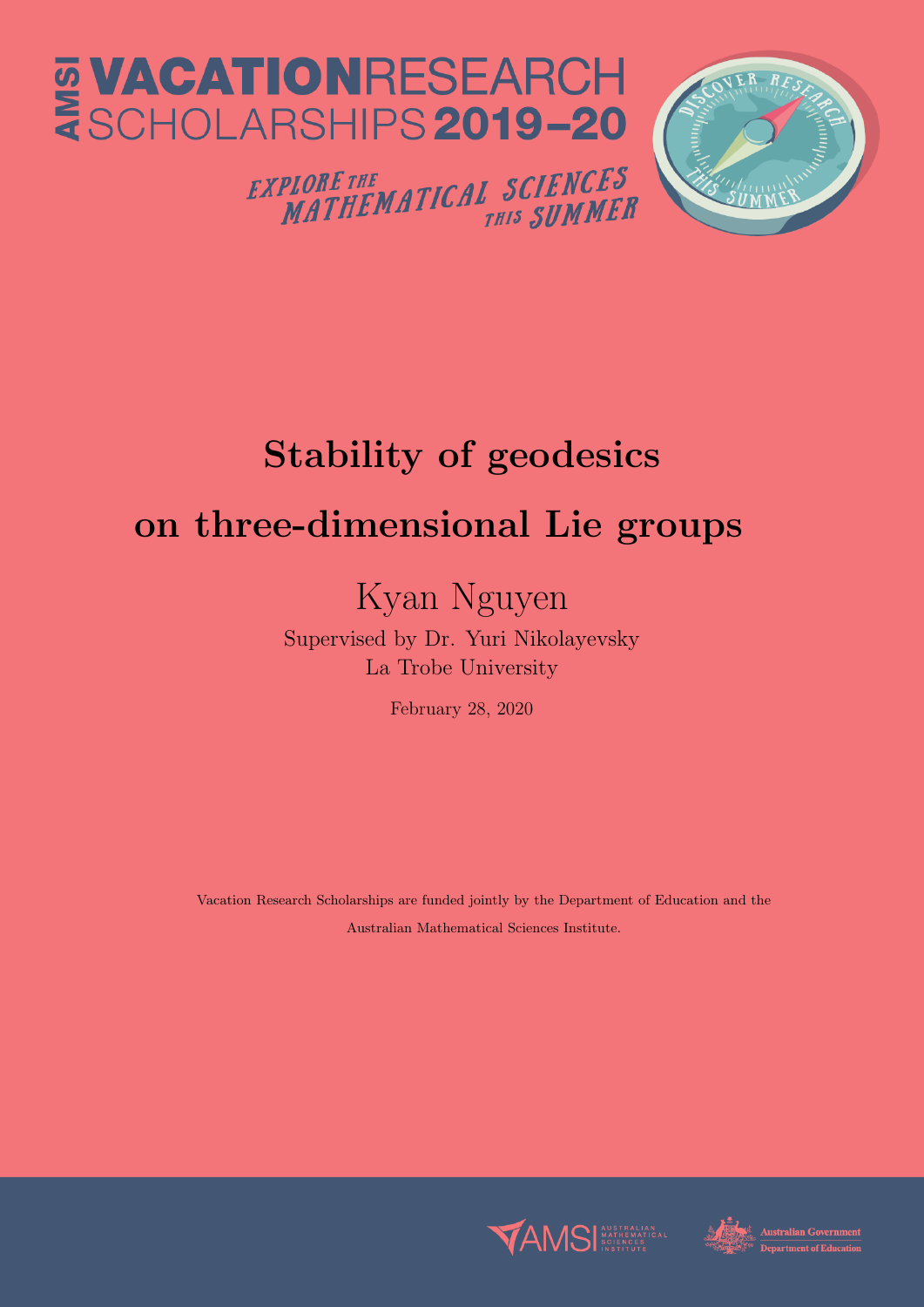#### Abstract

In Riemannian geometry, a **geodesic** is the straightest curve as well as the shortest curve between any two close points. Geodesics are analogues of straight lines in Euclidean geometry, and as such, are probably the most "important" curves on a Riemannian manifold. Despite that, geodesic computation involves solving a system of non-linear second-order ODEs, which is a difficult task in general. The difficulty is significantly reduced in the case of a metric Lie group  $G$ , where the geodesic can be found by the *Euler*-Arnold equation [\[Arnold, 1966\]](#page-14-0),[\[Euler, 1765\]](#page-14-1). This approach involves solving a system of first-order ODEs that is a little more tractable. In this project, we will study the behavior of these geodesics in the first non-trivial dimension,  $n = 3$ . We will start by classifying unimodular three-dimensional Lie group using Milnor's method [\[Milnor, 1976\]](#page-14-2), and continue to explicitly solve the Euler-Arnold equation in each case. Furthermore, we completely classify stable and unstable equilibria of the equation in the sense of stability analysis for ODEs.

### 1 Introduction

In his famous [\[Arnold, 1966\]](#page-14-0), Arnold showed that the laws that governed the motion of a rigid body and an incompressible, inviscid fluid are very much similar: they both follow the geodesic flow of a one-sided invariant metric on a Lie group. This geodesic motion is formulated by the Euler-Arnold equation. Since then, there have been various attempts to generalise the equation and apply it to survey PDEs such as Burgers' equation, KDV equation, and Camassa-Holm equation (see, for example, [\[Vizman, 2008\]](#page-14-3)). In this report, we use the Euler-Arnold equation of geodesics for a particular class of metric Lie groups. A motivation comes from the important role of geodesics in Riemannian geometry, in which a geodesic is a natural generalisation of a straight line in Euclidean geometry. In general Riemannian settings, solving for geodesics is a difficult task as it involves solving a system of second-order ODEs that are non-linear in the first derivatives. However, for a homogeneous manifold such as a Lie group G with a left-invariant metric, geodesics can be found from the Euler-Arnold equation via a system of first-order ODEs which is easier to handle (see [4.1](#page-6-0) below). The paper is organised as follows. Section [2](#page-2-0) introduces necessary concepts and examples in the theory of Lie algebras; Section [3](#page-4-0) gives the classification of 3-dimensional unimodular Lie groups; and in Section [4](#page-6-1) we derive the geodesics for each case of the classification, as well as investigate their stability. Our main result, the complete classification of stable and non-stable equilibria of the Euler-Arnold equation for 3-dimensional unimodular metric Lie groups is given in Section [5,](#page-12-0) which also contains some open questions and a discussion of directions for further research.

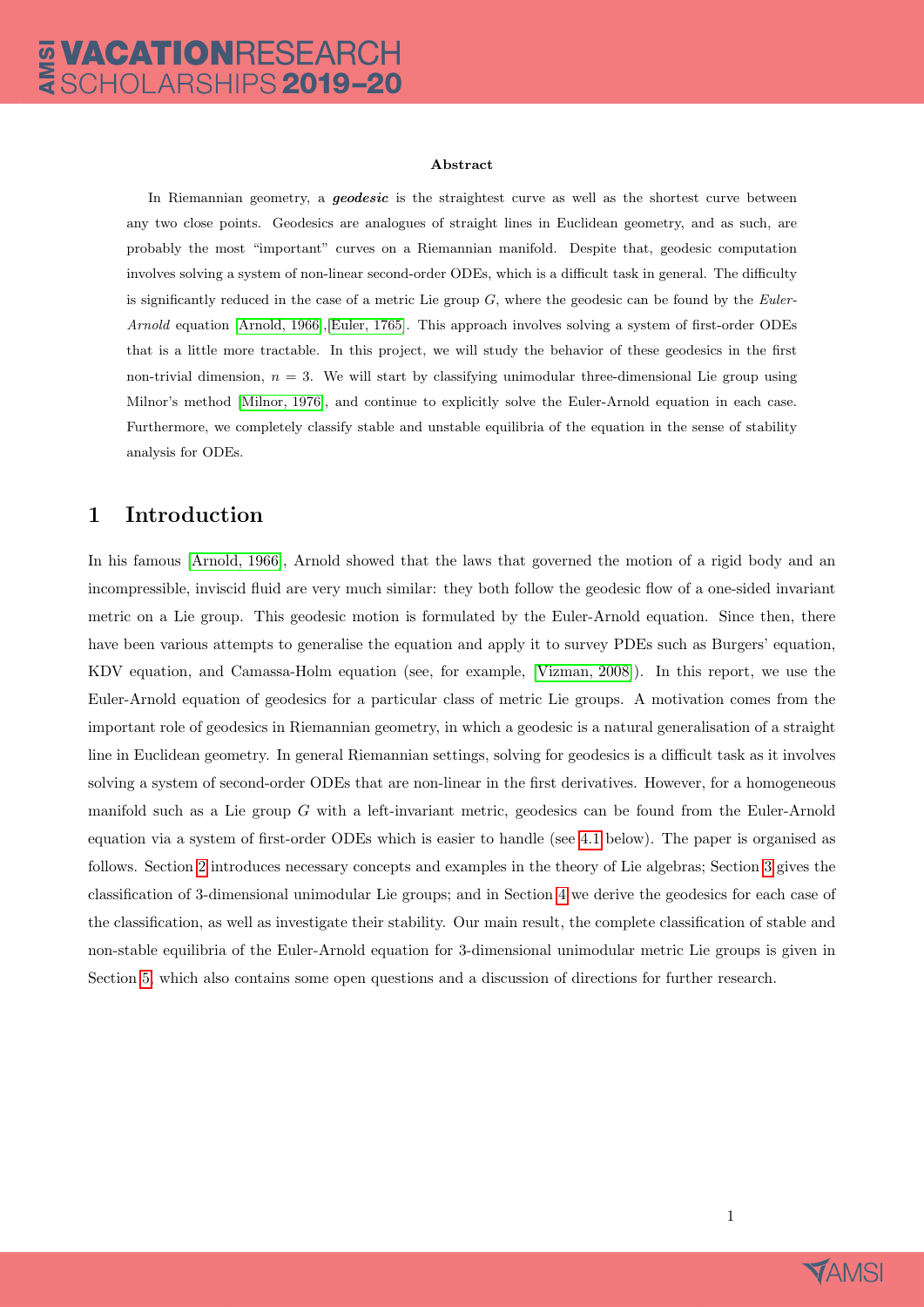### <span id="page-2-0"></span>2 Lie algebras: Definitions and Examples

First of all, we introduce Lie groups via Lie algebra and Lie brackets [\[Erdmann and Wildon, 2006\]](#page-14-4).

**Definition 2.1.** Let  $\mathbb{F}$  be a field. A Lie algebra over  $\mathbb{F}$  is an  $\mathbb{F}$ -vector space L, together with a bilinear map. the Lie bracket

$$
L \times L \to L, \qquad (x, y) \to [x, y]
$$

having the following properties:

$$
[x, x] = 0, \text{ for all } x \in L,
$$
  

$$
[x, [y, z]] + [y, [z, x]] + [z, [x, y]] = 0, \text{ for all } x, y, z \in L.
$$

The second condition is known as the *Jacobi identity*. As the Lie bracket  $[-,-]$  is bilinear, we have

$$
0 = [x + y, x + y] = [x, x] + [x, y] + [y, x] + [y, y] = [x, y] + [y, x].
$$

Hence the first condition implies anticommutativity:

$$
[x, y] = -[y, x],
$$
 for all  $x, y \in L$ .

Using the defined Lie brackets, we can easily classify Lie algebras of dimensions less than 3.

**Example 2.1.** Suppose that L is a 1-dimensional Lie algebra. Then any vector of L is of the form  $cX$ , for some non-zero  $x \in L$ . By bilinearity and alternativity, we have

$$
[x, cx] = c \cdot [x, x] = c \cdot 0 = 0.
$$

A Lie algebra is said to be **abelian** if the Lie bracket of any two elements in it is zero. So it is clear that any 1-dimensional Lie algebra is abelian.

<span id="page-2-1"></span>**Example 2.2.** Suppose that L is a 2-dimensional Lie algebra. We start with a basis  $\{x, y\}$  of L, then  $[x, y] =$  $ax + by$ , for some  $a, b \in \mathbb{F}$ .

- (1) If  $a = 0$  and  $b = 0$ , then  $[x, y] = 0$  and L is abelian.
- (2) If  $[x, y] \neq 0$ , then either  $a \neq 0$  or  $b \neq 0$ . Up to renaming the basis vectors we can assume that  $a \neq 0$ . Let  $z = [x, y]$  and consider

$$
[z, y] = [ax + by, y] = a[x, y] + b[y, y] = a[x, y] = az.
$$

Take  $w = a^{-1}y$ , then  $[z, w] = aa^{-1}z = z$ . So, by contruction, it is shown that any 2-dimensional nonabelian Lie algebra has a basis  $\{x, y\}$  such that its Lie bracket satisfies  $[x, y] = x$ .

It is important to give some further definitions and examples of Lie algebras that will be used later in the report.

**Example 2.3.** A well-known example of a Lie algebra is  $\mathbb{R}^3$  with the Lie bracket defined by the cross product. This is a particular case of the general construction which we further study in Section [3.](#page-4-0)

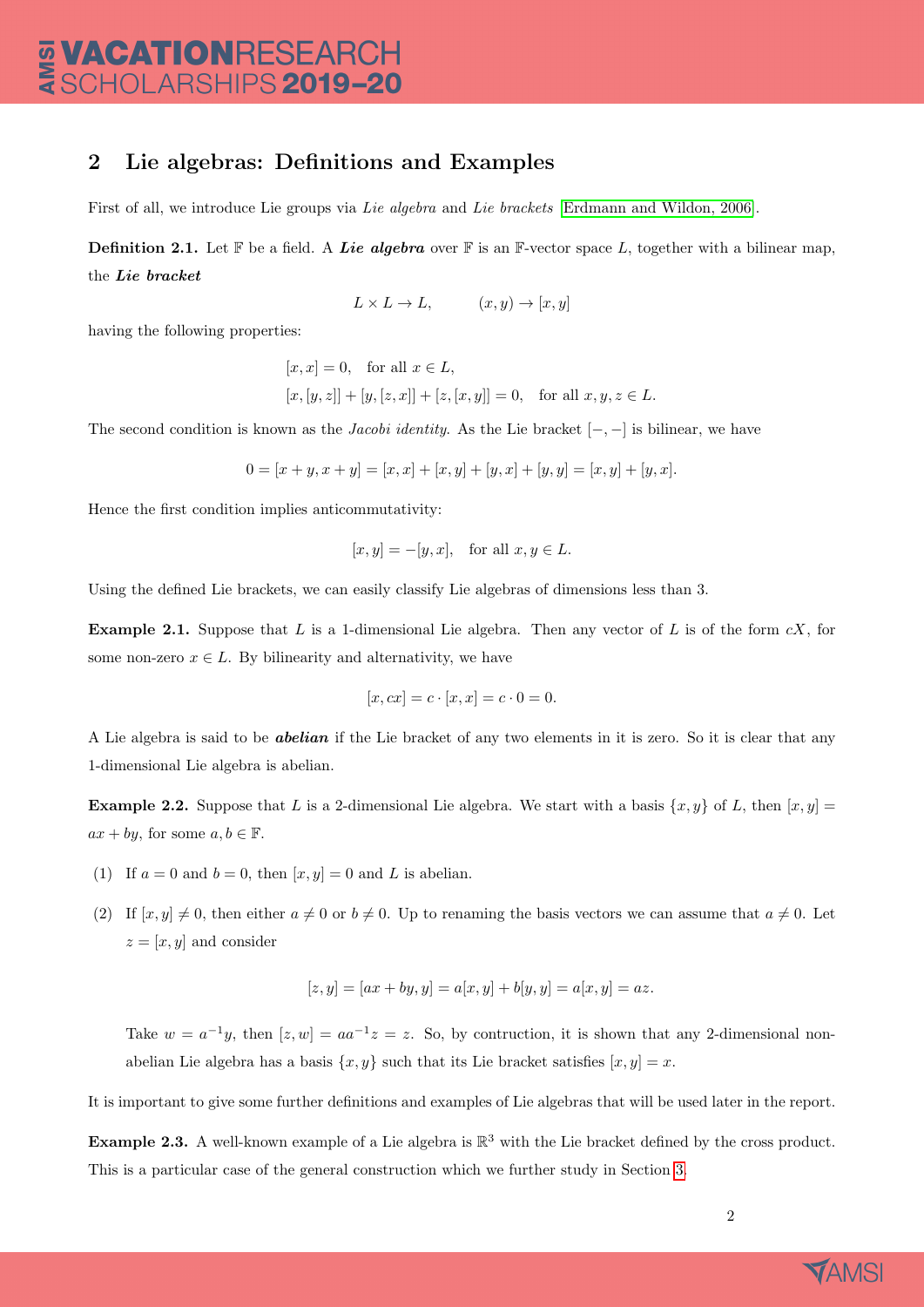**Example 2.4.** For finite-dimensional vector space V over  $\mathbb{F}$ , the **general linear algebra**  $\mathfrak{g}(V)$  of V is the Lie algebra whose elements are linear maps from  $V$  to  $V$ , and whose Lie bracket is given by

$$
[x, y] = x \circ y - y \circ x \text{ for } x, y \in \mathfrak{gl}(V)
$$

where ∘ denotes the composition of maps.

**Example 2.5.** For all  $n \times n$  matrices over F,  $\mathfrak{gl}(n)$  is a Lie algebra whose Lie bracket is defined by

$$
[A, B] = AB - BA
$$

where AB is the usual product of the matrices A and B.

If dim  $V = n$ , the algebras  $\mathfrak{gl}(n)$  and  $\mathfrak{gl}(V)$  over the same field are isomorphic.

**Definition 2.2.** If  $L_1$  and  $L_2$  are Lie algebras over a field F, then a linear map  $\rho: L_1 \to L_2$  is called a homomorphism if

$$
\rho([x, y]) = [\rho(x), \rho(y)] \text{ for all } x, y \in L_1.
$$

It is crucial to mention an extremely important homomorphism before we move on.

**Definition 2.3.** For a Lie algebra L and any  $x \in L$  we define a map

$$
ad_x: L \to L, \qquad y \mapsto [x, y]
$$

which is called the *adjoint action*.

The *adjoint* homomorphism ad :  $L \rightarrow \mathfrak{gl}(L)$  is defined by

$$
x \mapsto ad_x
$$
, for  $x \in L$ .

**Definition 2.4.** A Lie algebra L is said to be *unimodular* if  $tr(\text{ad}_x) = 0$  for all  $x \in L$ .

#### Example 2.6.

- 1. It can be seen that for an abelian Lie algebra,  $ad_x = 0$  for all x. Hence  $tr(ad_x) = 0$  for all x, hence any abelian Lie algebra is unimodular.
- 2. For the 2-dimensional non-abelian Lie algebra, choose a basis  $\{e_1, e_2\}$  such that  $[e_1, e_2] = e_1$  (see Example [2.2.](#page-2-1))  $\overline{1}$

Then 
$$
ad_{e_1}(e_1) = [e_1, e_1] = 0
$$
, and  $ad_{e_1}(e_2) = [e_1, e_2] = e_1$ . And so we get  $ad_{e_1} = \begin{pmatrix} 0 & 1 \\ 0 & 0 \end{pmatrix}$ , relative to our basis.

Similarly, we have  $ad_{e_2}(e_1) = [e_2, e_1] = -e_1$ , and  $ad_{e_2}(e_2) = [e_2, e_2] = 0$ . Hence we obtain  $ad_{e_2} = (1, 0)$  $\mathcal{L}$ −1 0 0 0  $\setminus$ , relative to our basis.

So we conclude that the 2-dimensional non-abelian Lie algebra is not unimodular.

3. One can show that the algebra  $\mathfrak{gl}(V)$  is unimodular, as also is the algebra  $\mathbb{R}^3$  with the bracket defined by the cross product.

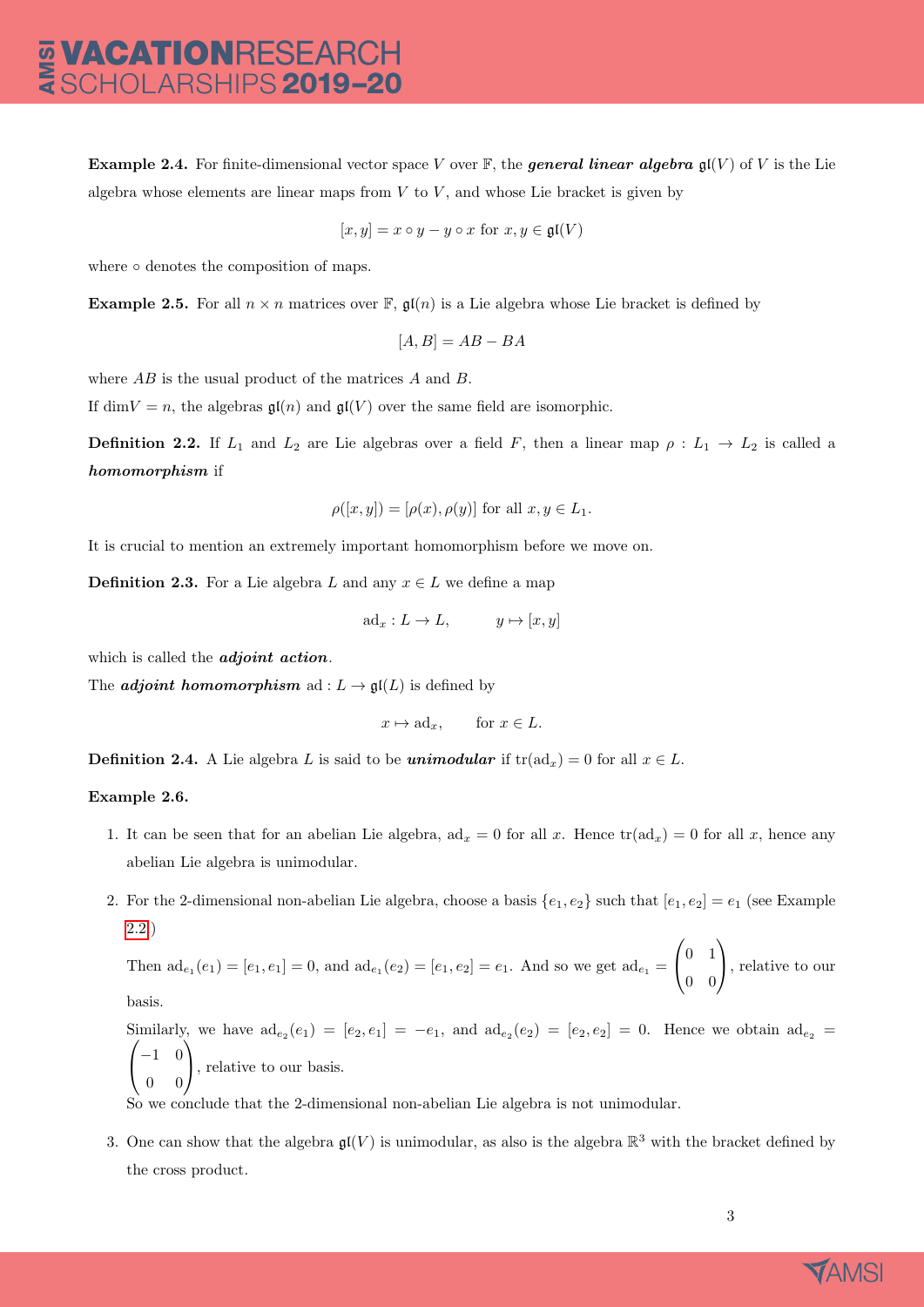### <span id="page-4-0"></span>3 Classification of unimodular 3-dimensional Lie algebras

Now we can start the classification of 3-dimensional metric Lie algebras over R. We begin by a lemma from [\[Milnor, 1976\]](#page-14-2).

<span id="page-4-1"></span>**Lemma 3.1.** Let L be a 3-dimensional Lie algebra over  $\mathbb{R}^3$ , where in  $\mathbb{R}^3$  we have a fixed inner product and an orientation. Then there exists a unique linear map A from L to itself such that the Lie bracket is related to the cross product by

$$
[u, v] = A(u \times v).
$$

The Lie algebra L is unimodular if and only if the map A is self-adjoint.

Proof. Choose an oriented orthonormal basis  $e_1, e_2, e_3$  and define the linear map  $A : L \to L$  by  $A(e_1) =$  $[e_2, e_3], A(e_2) = [e_3, e_1], A(e_3) = [e_1, e_2]$ . Then  $A(e_i \times e_j) = [e_i, e_j]$ , hence  $A(u \times v) = [u, v]$  by bilinearity of both the Lie bracket and the cross product.

Introduce  $\alpha_{ij} \in \mathbb{R}$ , where  $i, j \in \{1, 2, 3\}$ , by

$$
A(e_i) = \sum \alpha_{ij} e_j
$$

which gives:

$$
A(e_1) = \alpha_{11}e_1 + \alpha_{12}e_2 + \alpha_{13}e_3
$$
  

$$
A(e_2) = \alpha_{21}e_1 + \alpha_{22}e_2 + \alpha_{23}e_3
$$
  

$$
A(e_3) = \alpha_{31}e_1 + \alpha_{32}e_2 + \alpha_{33}e_3
$$

Then we have:

$$
ad_{e_1}(e_1) = [e_1, e_1] = 0
$$
  
\n
$$
ad_{e_1}(e_2) = [e_1, e_2] = A(e_3) = \alpha_{31}e_1 + \alpha_{32}e_2 + \alpha_{33}e_3
$$
  
\n
$$
ad_{e_1}(e_3) = [e_1, e_3] = -[e_3, e_1] = -A(e_2) = -\alpha_{21}e_1 - \alpha_{22}e_2 - \alpha_{23}e_3
$$
  
\nSo we obtain  $ad_{e_1} = \begin{pmatrix} 0 & \alpha_{31} & -\alpha_{21} \\ 0 & \alpha_{32} & -\alpha_{22} \\ 0 & \alpha_{33} & -\alpha_{23} \end{pmatrix}$ , and so  $tr(ad_{e_1}) = \alpha_{32} - \alpha_{23}$ .  
\nLikewise, we get  $tr(ad_{e_2}) = \alpha_{13} - \alpha_{31}$  and  $tr(ad_{e_3}) = \alpha_{21} - \alpha_{12}$ .  
\nThus, *L* is unimodular if and only if the matrix  $\begin{pmatrix} \alpha_{11} & \alpha_{12} & \alpha_{13} \\ \alpha_{21} & \alpha_{22} & \alpha_{23} \\ \alpha_{31} & \alpha_{32} & \alpha_{33} \end{pmatrix}$  of *A* relative to our basis is symmetric:  
\n $\alpha_{ij} = \alpha_{ji}$  for every *i*, *j*, that is, *A* is a self-adjoint linear map.

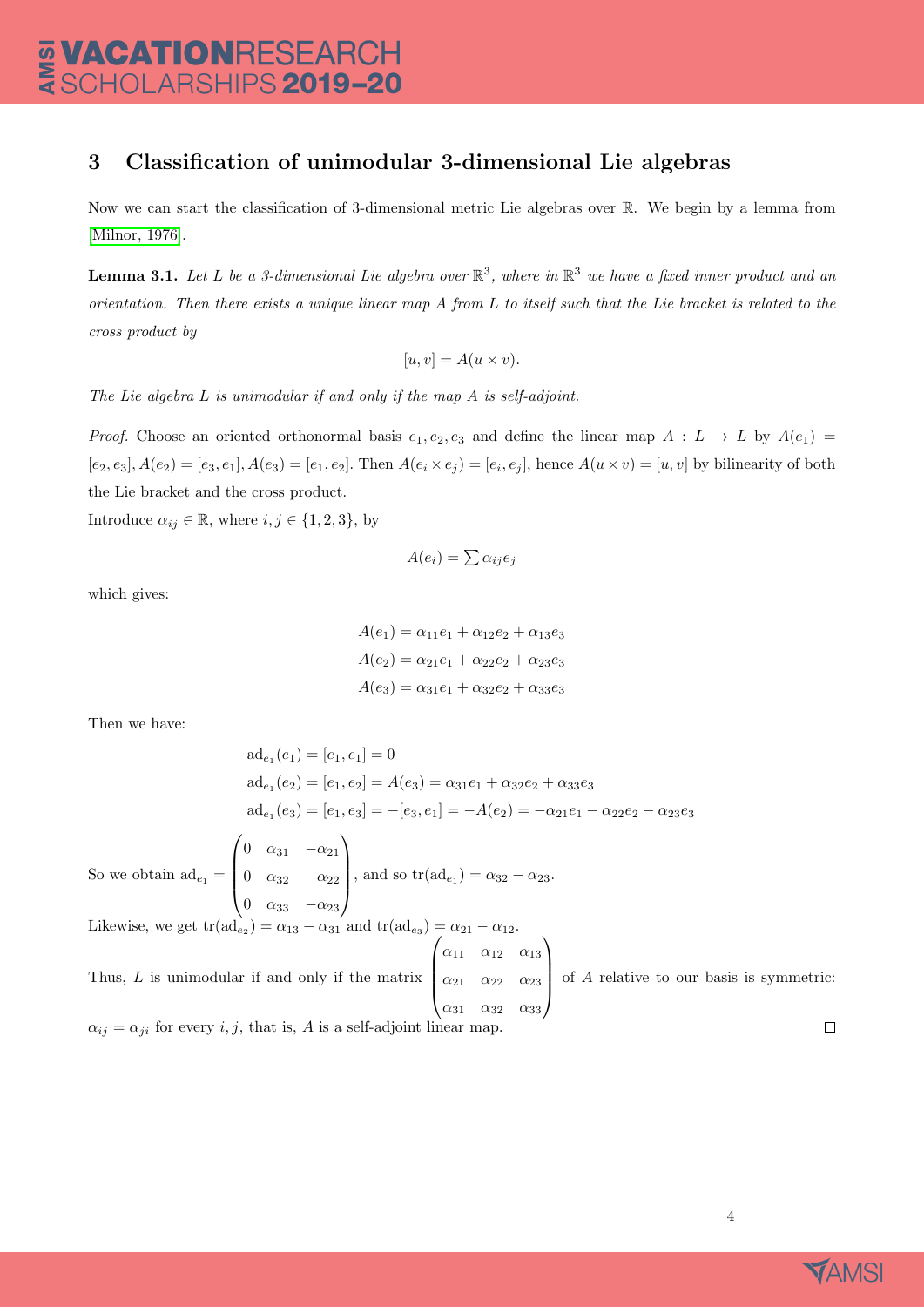We will focus on the unimodular condition established by Lemma [3.1.](#page-4-1) If A is self-adjoint, then there exists an orthonormal basis  $e_1, e_2, e_3$  consisting of the eigenvectors of A:  $A(e_i) = \lambda_i e_i$ . Then we have

$$
[e_1, e_2] = A(e_3) = \lambda_3 e_3,
$$
  

$$
[e_2, e_3] = A(e_1) = \lambda_1 e_1,
$$
  

$$
[e_3, e_1] = A(e_2) = \lambda_2 e_2.
$$

Remark 3.1. The three eigenvalues  $\lambda_1, \lambda_2, \lambda_3$  are apparently defined up to orientation. This means that if we change the orientation of our basis, then A changes to  $-A$ , and so we can switch sign of all three eigenvalues without changing the properties of the Lie algebra. For example, we can choose  $\tilde{e}_1 = -e_1, \tilde{e}_2 = -e_2, \tilde{e}_3 = -e_3$ , and that gives

$$
[\tilde{e_1}, \tilde{e_2}] = [-e_1, -e_2] = [e_1, e_2] = \lambda_3 e_3 = -\lambda_3 \tilde{e_3},
$$
  
\n
$$
[\tilde{e_2}, \tilde{e_3}] = [-e_2, -e_3] = [e_2, e_3] = \lambda_1 e_1 = -\lambda_1 \tilde{e_1},
$$
  
\n
$$
[\tilde{e_3}, \tilde{e_1}] = [-e_3, -e_1] = [e_3, e_1] = \lambda_2 e_2 = -\lambda_2 \tilde{e_2}
$$

Hence all unimodular 3-dimensional metric Lie algebras can be determined by choosing the sign, +, − or 0 for every element of the triple  $(\lambda_1, \lambda_2, \lambda_3)$ , up to cyclic permutation and simultaneous change of the sign to the opposite.

In conclusion, we have 6 classes of metric unimodular 3-dimensional Lie algebras as follows in the table.

| $(\lambda_1, \lambda_2, \lambda_3)$ | Similar variations                                      |  |  |
|-------------------------------------|---------------------------------------------------------|--|--|
| (0,0,0)                             |                                                         |  |  |
| $(+, 0, 0)$                         | $(0, +, 0), (0, 0, +), (-, 0, 0), (0, -, 0), (0, 0, -)$ |  |  |
| $(+, +, 0)$                         | $(0, +, +), (+, 0, +), (-, -, 0), (0, -, -), (-, 0, -)$ |  |  |
| $(+, -, 0)$                         | $(0, +, -), (-, 0, +), (-, +, 0), (0, -, +), (+, 0, -)$ |  |  |
| $(+,+,+)$                           | $(-,-,-)$                                               |  |  |
| $(+, +, -)$                         | $\vert$ $(-,+,+), (+,-,+) , (-,-,+) , (+,-,-),(-,+,-)$  |  |  |

Remark 3.2. In the study of equilibria and stability which is the main aim of our project, we will mostly be interested in the signs of  $\lambda_1, \lambda_2, \lambda_3$  rather than in the absolute values. As explained in [\[Milnor, 1976\]](#page-14-2), the algebras with the same "sign structure" are isomorphic as Lie algebras, but may not be isomorphic as metric Lie algebras. To see that, we can scale each of the vectors  $e_1, e_2, e_3$  in such a way that all positive  $\lambda_i$  become +1, all negative  $\lambda_i$  become −1 (and of course all zeros remain zeros). So the Lie brackets for two algebras will be the same provided the "sign structure" are the same, but the resulting bases  $e_1, e_2, e_3$  will no longer be orthonormal, only orthogonal.

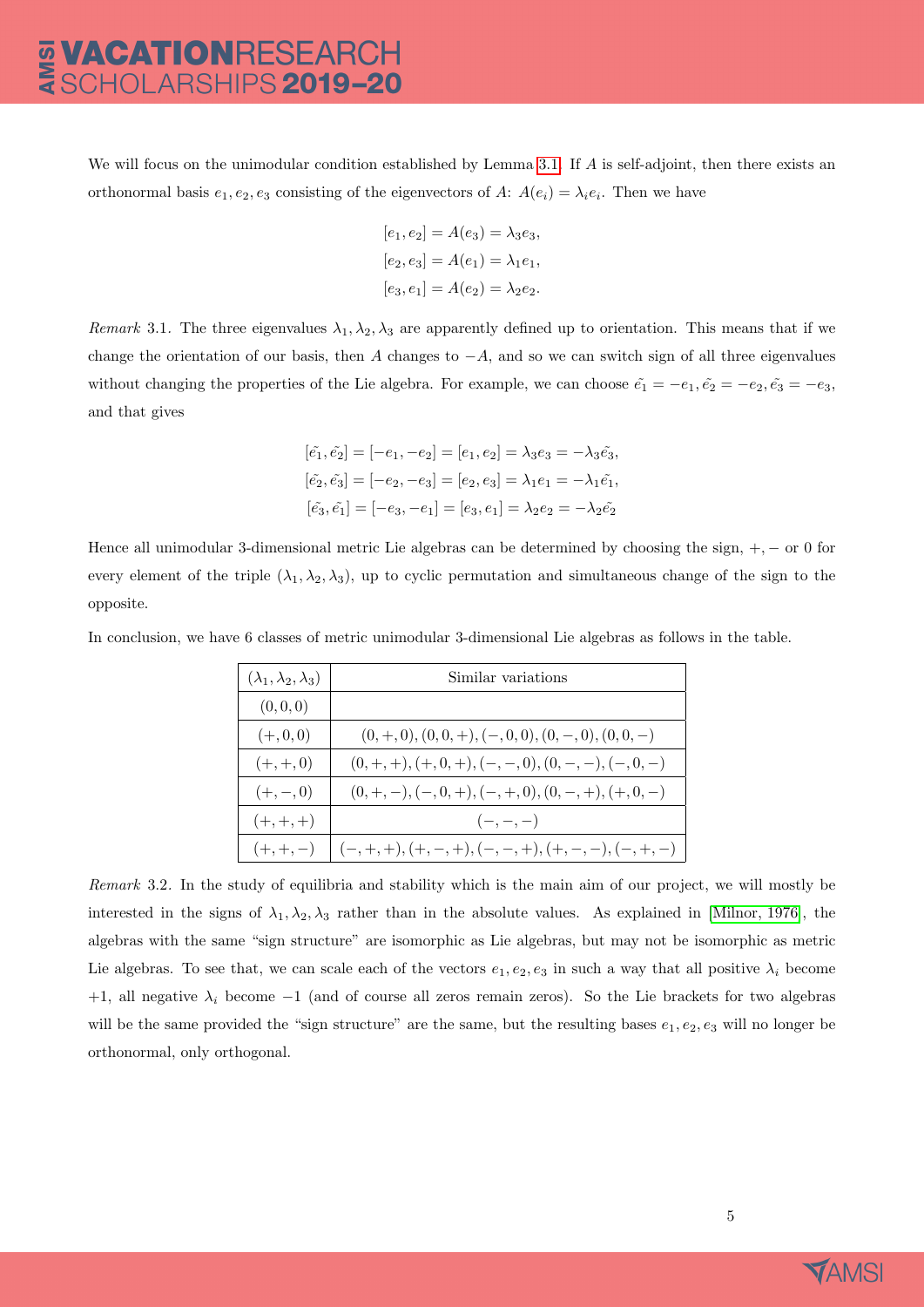# VACATIONRESEARCH<br>SCHOLARSHIPS 2019–20

### <span id="page-6-1"></span>4 Geodesics and stability analysis on unimodular 3-dimensional Lie groups

For a curve  $\gamma(t)$  in a Lie group G, let  $X = X(t)$  be defined as the image of the vector  $\dot{\gamma}(t)$  under the tangent map of the left multiplication by  $(\gamma(t))^{-1}$  in G. Note that  $X(t)$  is a curve in the Lie algebra L of G. We introduce the important Euler-Arnold equation [\[Arnold, 1966\]](#page-14-0),[\[Euler, 1765\]](#page-14-1).

<span id="page-6-0"></span>**Theorem 4.1** (Euler-Arnold equation). The curve  $\gamma(t)$  is a naturally parametrised geodesic on a Lie group G if and only if

<span id="page-6-2"></span>
$$
\dot{X} = \mathrm{ad}_X^t X \tag{1}
$$

where  $\mathrm{ad}^t_X$  is the metric adjoint to  $\mathrm{ad}_X$ .

<span id="page-6-3"></span>*Remark* 4.1. The system [\(1\)](#page-6-2) has a first integral  $\frac{1}{2}||X||^2$ , which in the three-dimensional case means

$$
X_1^2 + X_2^2 + X_3^2 = constant.
$$

This is easy to prove since we have

$$
\left(\frac{1}{2}||X||^2\right)^{1} = \left(\frac{1}{2}\langle X,X\rangle\right)^{1} = \langle X,X\rangle = \langle \mathrm{ad}_X^t X, X\rangle = \langle X, \mathrm{ad}_X X\rangle = 0.
$$

**Definition 4.1.** An *equilibrium solution*  $X_0$  of system [1](#page-6-2) is a constant solution. It can be found by equating all three expressions on the right-hand sides of [1](#page-6-2) to zero.

**Definition 4.2.** An equilibrium solution  $X_0$  is called **stable** if for any  $\epsilon > 0$  there exists  $\delta > 0$  such that for any solution  $X(t)$ ,  $t > 0$ , we have

$$
||X(0) - X_0|| < \delta \Rightarrow ||X(t) - X_0|| < \epsilon.
$$

Informally, every solution of the ODE that starts close to the stable equilibrium at  $t = 0$  would remain close to the equilibrium for all future time.

Using 6 cases of 3-dimensional unimodular metric Lie algebras, we can investigate the existence of equilibrium geodesics in each of them, as well as their stability.

$$
\underline{\text{Case 1:}}\ (\lambda_1, \lambda_2, \lambda_3) = (0, 0, 0)
$$

This is an abelian Lie algebra, so we have  $[X, Y] = 0$  for any X, Y. Hence

$$
\dot{X}(t) = \text{ad}_X^t X = 0
$$

$$
\Rightarrow X(t) = X_0
$$

So all points are equilibria and are stable.

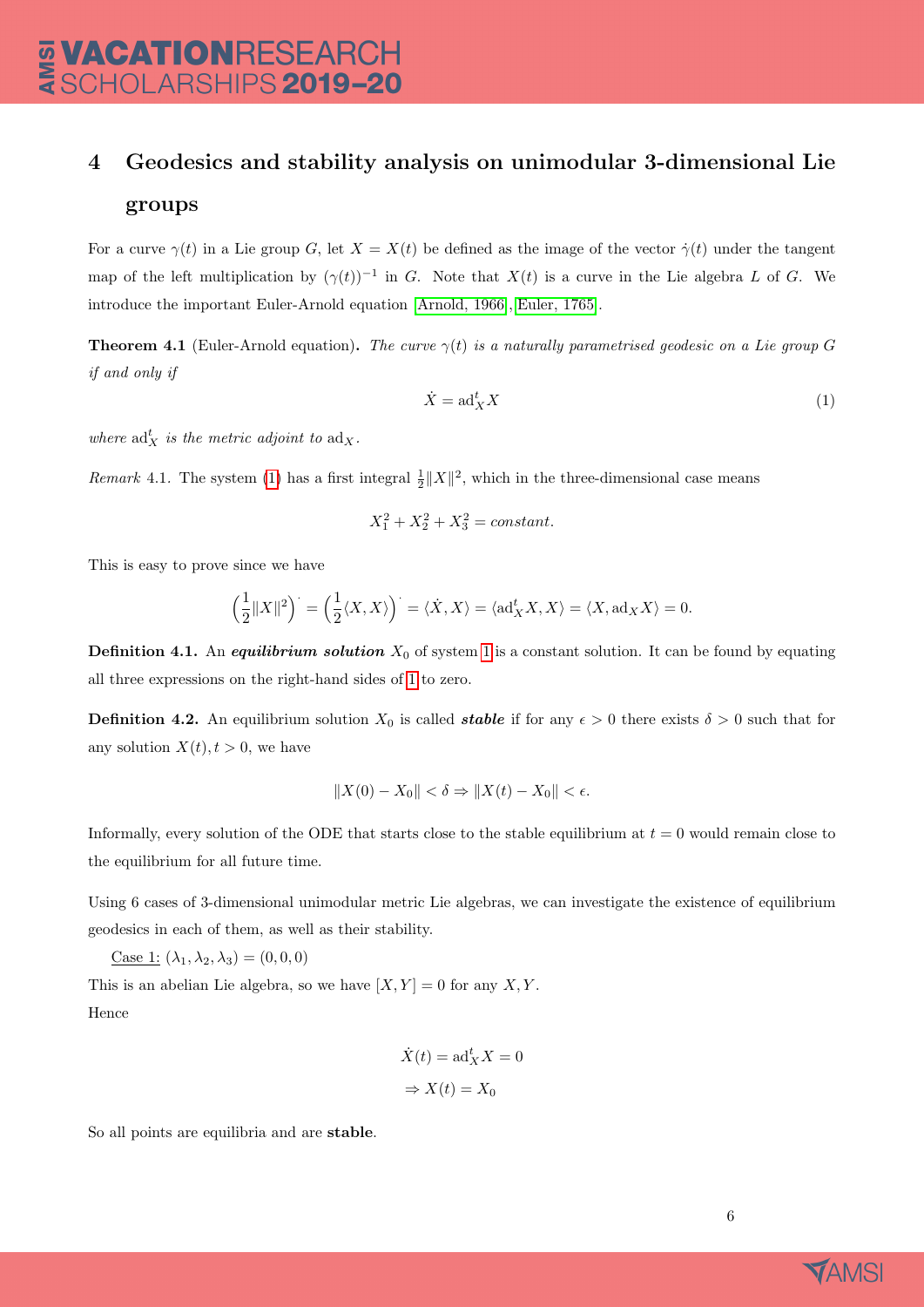### **VACATIONRESEARCH<br>SCHOLARSHIPS 2019-20** AMSI

Case 2:  $(\lambda_1, \lambda_2, \lambda_3) = (+, 0, 0)$ 

We have

$$
X(t) = X_1e_1 + X_2e_2 + X_3e_3
$$
  
ad<sub>X(t)</sub> = X<sub>1</sub>ad<sub>e<sub>1</sub></sub> + X<sub>2</sub>ad<sub>e<sub>2</sub></sub> + X<sub>3</sub>ad<sub>e<sub>3</sub></sub>  
= 
$$
\begin{pmatrix} 0 & -\lambda_1 X_3 & \lambda_1 X_2 \\ 0 & 0 & 0 \\ 0 & 0 & 0 \end{pmatrix}
$$

The equation [1](#page-6-2) gives

$$
\begin{pmatrix} \dot{X}_1 \\ \dot{X}_2 \\ \dot{X}_1 \end{pmatrix} = \begin{pmatrix} 0 \\ -\lambda_1 X_1 X_3 \\ \lambda_1 X_1 X_2 \end{pmatrix}
$$

or

$$
\begin{cases}\n\dot{X}_1 = 0 \\
\dot{X}_2 = -\lambda_1 X_1 X_3 \\
\dot{X}_3 = \lambda_1 X_1 X_2\n\end{cases}\n\Rightarrow\n\begin{cases}\nX_1 = c \\
X_2 = -c_1 \sin(\lambda_1 ct) + c_2 \cos(\lambda_1 ct) \\
X_3 = c_1 \cos(\lambda_1 ct) + c_2 \sin(\lambda_1 ct)\n\end{cases}
$$

Equilibrium solutions are given by

$$
\begin{cases}\n-\lambda_1 X_1 X_3 = 0 \\
\lambda_1 X_1 X_2 = 0\n\end{cases} \Rightarrow X_1 = 0 \text{ or } X_2 = X_3 = 0.
$$

(1) From [4.1,](#page-6-3) the curve  $X(t)$  is defined on a sphere, and  $X_2 = X_3 = 0$  gives the north pole and the south pole of the sphere. Consider the unit sphere for simplicity, the north pole is  $X_0 = (1, 0, 0)$  and  $X(0) = (c, c_2, c_1)$ . So

$$
||X(0) - X_0|| = \sqrt{(1 - c)^2 + c_1^2 + c_2^2}
$$

Also, we have

$$
||X(t) - X_0|| = \sqrt{(1 - c)^2 + c_1^2 + c_2^2}
$$

So if we choose  $\delta = \epsilon$ , then the stability condition is satisfied. So these equilibria are **stable**. This agrees with the observation that every solution to [1](#page-6-2) travels on parallels of the sphere, so the distance to the poles remains constant all the time.

(2) The equilibria  $X_1 = 0$  gives the equator of the sphere. Fix a point on the equator, then every solution travelling on parallels of the sphere will not be close to this fixed point, so these equilibria are unstable.

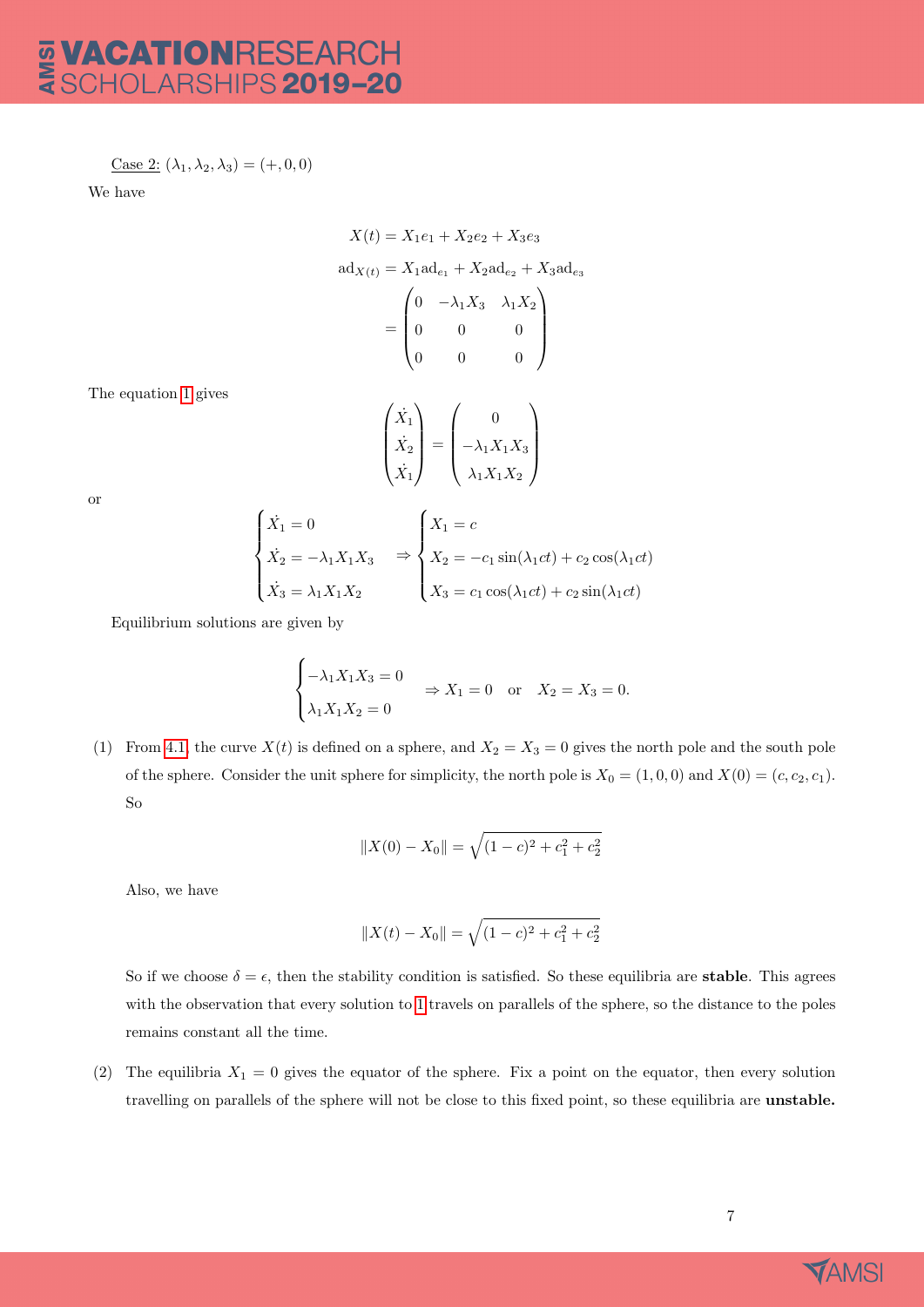Case 3:  $(\lambda_1, \lambda_2, \lambda_3) = (+, +, 0)$ 

Computing in a similar manner, we obtain a system of ODEs:

$$
\begin{cases}\n\dot{X}_1 = \lambda_2 X_2 X_3 \\
\dot{X}_2 = -\lambda_1 X_1 X_3 \\
\dot{X}_3 = (\lambda_1 - \lambda_2) X_1 X_2\n\end{cases}
$$
, for  $\lambda_1, \lambda_2 > 0$ .

Equilibrium solutions are given by

$$
\begin{cases}\n\lambda_2 X_2 X_3 = 0 \\
-\lambda_1 X_1 X_3 = 0 \\
(\lambda_1 - \lambda_2) X_1 X_2 = 0\n\end{cases} \Rightarrow X_1 = X_2 = 0 \text{ or } X_2 = X_3 = 0 \text{ or } X_3 = X_1 = 0.
$$

Cross-multiplying the first two ODEs yields:

$$
-\lambda_1 X_3 X_1 \dot{X}_1 = \lambda_2 X_3 X_2 \dot{X}_2
$$

$$
\Rightarrow \lambda_1 X_1 \dot{X}_1 + \lambda_2 X_2 \dot{X}_2 = 0
$$

$$
\Rightarrow \lambda_1 X_1^2 + \lambda_2 X_2^2 = c_1
$$

This implies that the solution of this system can be viewed as the intersection between a sphere and an elliptic cylinder.



We see that the plotted equilibrium  $X_1 = X_2 = 0$  is **stable**, as the solution will keep at a close distance to this point.

Similarly, the other two pairs of ODEs gives:

$$
(\lambda_1 - \lambda_2)X_1^2 - \lambda_2 X_3^2 = c_2
$$
, and  
 $(\lambda_1 - \lambda_2)X_2^2 + \lambda_1 X_3^2 = c_3$ 

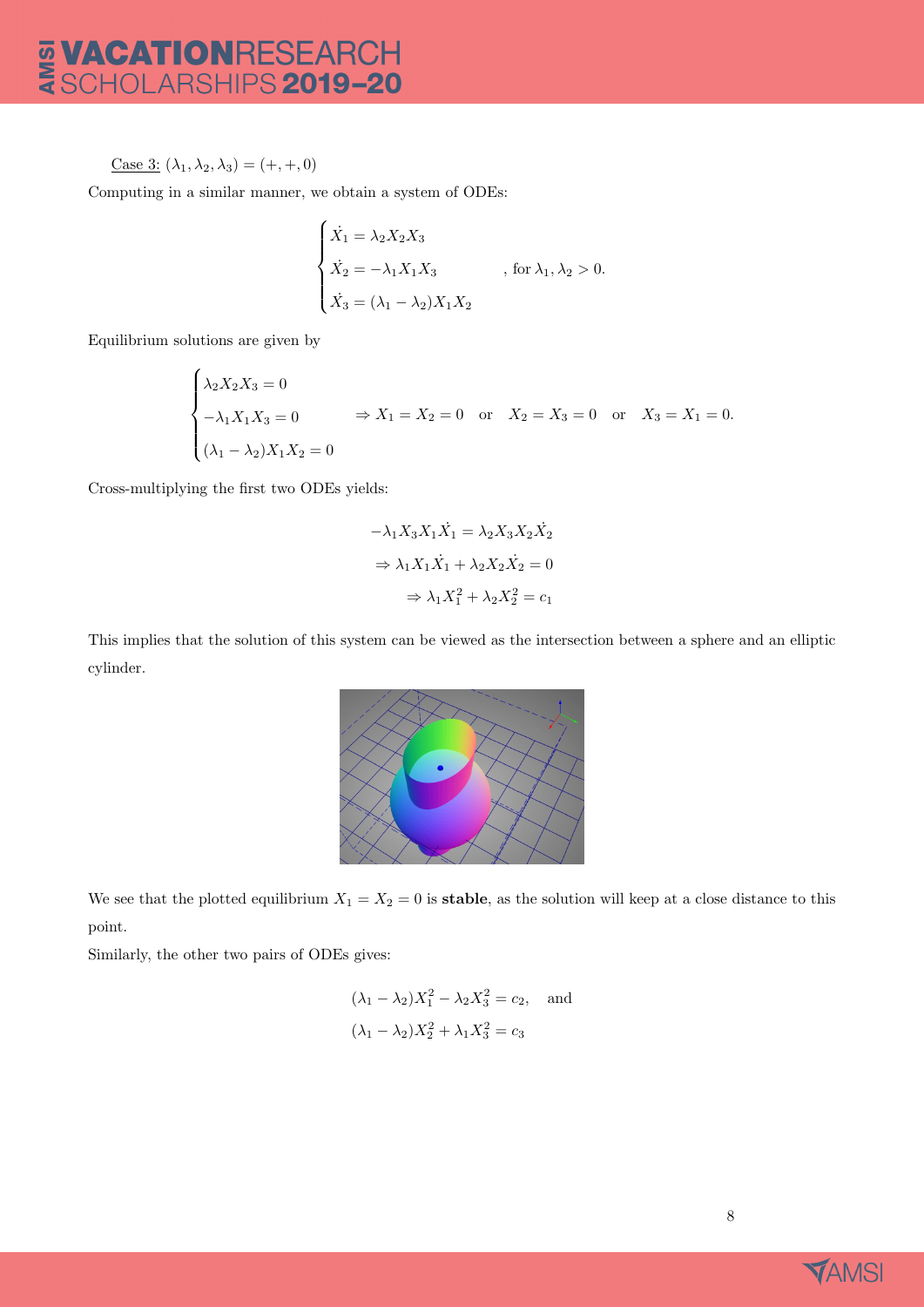If  $\lambda_1 > \lambda_2$ , then  $\lambda_1 - \lambda_2 > 0$ . The first relation defines a hyperbolic cylinder, and the intersection is shown in the figure below.



The plotted equilibrium  $X_2 = X_3 = 0$  is **unstable**, as the distance from a point on the intersection curve to this equilibrium point will not remain sufficiently small. On the other hand, the second relation defines an elliptic cylinder (this case is shown below)



So similar to the above analysis, this equilibrium  $X_3 = X_1 = 0$  is **stable**.

- If  $\lambda_1 < \lambda_2$ , then  $\lambda_1 \lambda_2 < 0$ . The first relation defines now an elliptic cylinder, and the equilibrium  $X_2 = X_3 = 0$  is stable. The second relation defines now a hyperbolic cylinder, and the equilibrium  $X_3 = X_1 = 0$  is unstable.
- If  $\lambda_1 = \lambda_2$ , then the system degenerates back to Case 2, where the equilibrium  $X_3$  is unstable and  $X_1 = X_2 = 0$  is stable.

Case 4:  $(\lambda_1, \lambda_2, \lambda_3) = (+, -, 0)$ 

We obtain a system of ODEs similar to that in Case 3, but with the condition that  $\lambda_1 > 0$  and  $\lambda_2 < 0$ :

$$
\begin{cases}\n\dot{X}_1 = \lambda_2 X_2 X_3 \\
\dot{X}_2 = -\lambda_1 X_1 X_3 \\
\dot{X}_3 = (\lambda_1 - \lambda_2) X_1 X_2\n\end{cases}
$$
, for  $\lambda_1 > 0, \lambda_2 < 0$ .

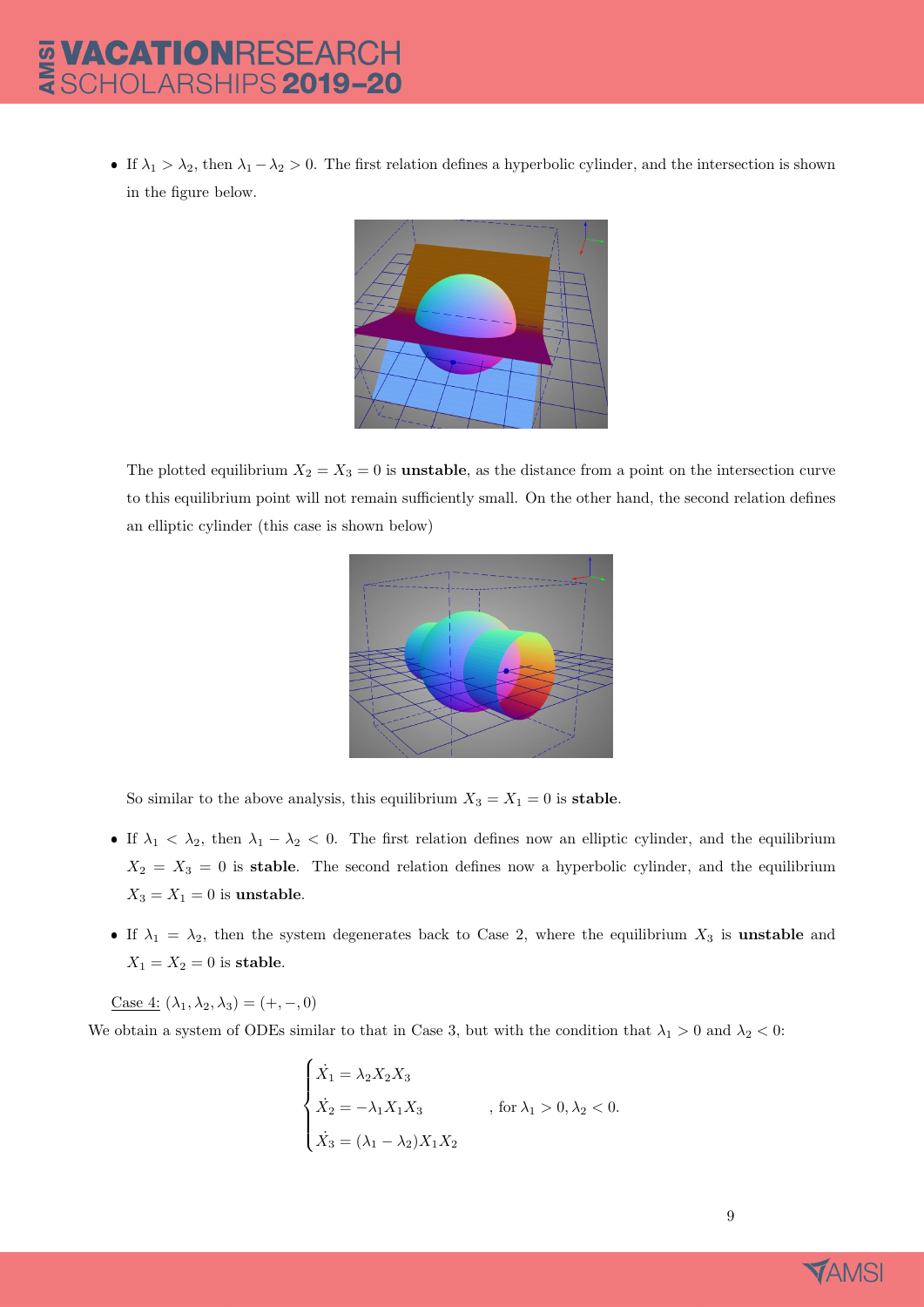# **VACATIONRESEARCH<br>SCHOLARSHIPS 2019-20**

Equilibrium solutions remain to be

$$
X_1 = X_2 = 0
$$
 or  $X_2 = X_3 = 0$  or  $X_3 = X_1 = 0$ .

The three relations can be obtained similarly

$$
\lambda_1 X_1^2 + \lambda_2 X_2^2 = c_1
$$
, and  
\n $(\lambda_1 - \lambda_2) X_1^2 - \lambda_2 X_3^2 = c_2$ , and  
\n $(\lambda_1 - \lambda_2) X_2^2 + \lambda_1 X_3^2 = c_3$ 

However, with  $\lambda_1 > 0, \lambda_2 < 0$ , then  $\lambda_1 - \lambda_2 > 0$ . Hence, we have a hyperbolic cylinder around the equilibrium  $X_1 = X_2 = 0$ , so it is **unstable**. Around  $X_3 = X_1 = 0$  and  $X_2 = X_3 = 0$  are elliptic cylinders, so they are both stable.

<u>Case 5:</u>  $(\lambda_1, \lambda_2, \lambda_3) = (+, +, +)$ 

The system of ODEs is

$$
\begin{cases}\n\dot{X}_1 = (\lambda_2 - \lambda_3)X_2X_3 \\
\dot{X}_2 = (\lambda_3 - \lambda_1)X_1X_3, \quad \text{, for } \lambda_1, \lambda_2, \lambda_3 > 0. \\
\dot{X}_3 = (\lambda_1 - \lambda_2)X_1X_2\n\end{cases}
$$

Equilibrium solutions are given by

$$
\begin{cases} (\lambda_2 - \lambda_3) X_2 X_3 = 0 \\ (\lambda_3 - \lambda_1) X_1 X_3 = 0 \Rightarrow X_1 = X_2 = 0 \text{ or } X_2 = X_3 = 0 \text{ or } X_3 = X_1 = 0. \\ (\lambda_1 - \lambda_2) X_1 X_2 = 0 \end{cases}
$$

The three relations are

$$
(\lambda_3 - \lambda_1)X_1^2 - (\lambda_2 - \lambda_3)X_2^2 = c_1, \text{ and}
$$
  
\n
$$
(\lambda_1 - \lambda_2)X_2^2 - (\lambda_3 - \lambda_1)X_3^2 = c_2, \text{ and}
$$
  
\n
$$
(\lambda_1 - \lambda_2)X_1^2 - (\lambda_2 - \lambda_3)X_3^2 = c_3
$$

- If  $\lambda_1 = \lambda_2 = \lambda_3$ , then all points are equilibria and are **stable**.
- If any two of the triple are equal, then the system degenerates back to Case 2, in which we have a stable equilibrium at the poles and **unstable** equilibria for the equator. For example, if  $\lambda_1 = \lambda_2$ , then the equilibria are  $X_3 = 0$ , which is **unstable** and  $X_1 = X_2 = 0$ , which is **stable**.
- $\bullet\,$  If all of them are different, then we consider
	- If  $\lambda_1 > \lambda_2 > \lambda_3 > 0$ , then  $\lambda_1 \lambda_2 > 0$ ,  $\lambda_2 \lambda_3 > 0$  and  $\lambda_3 \lambda_1 < 0$ . Hence around  $X_1 = X_2 = 0$  $X_2 = X_3 = 0$  are elliptic cylinders, so they are both **stable**. Around  $X_3 = X_1 = 0$  is a hyperbolic cylinder, so it is unstable.

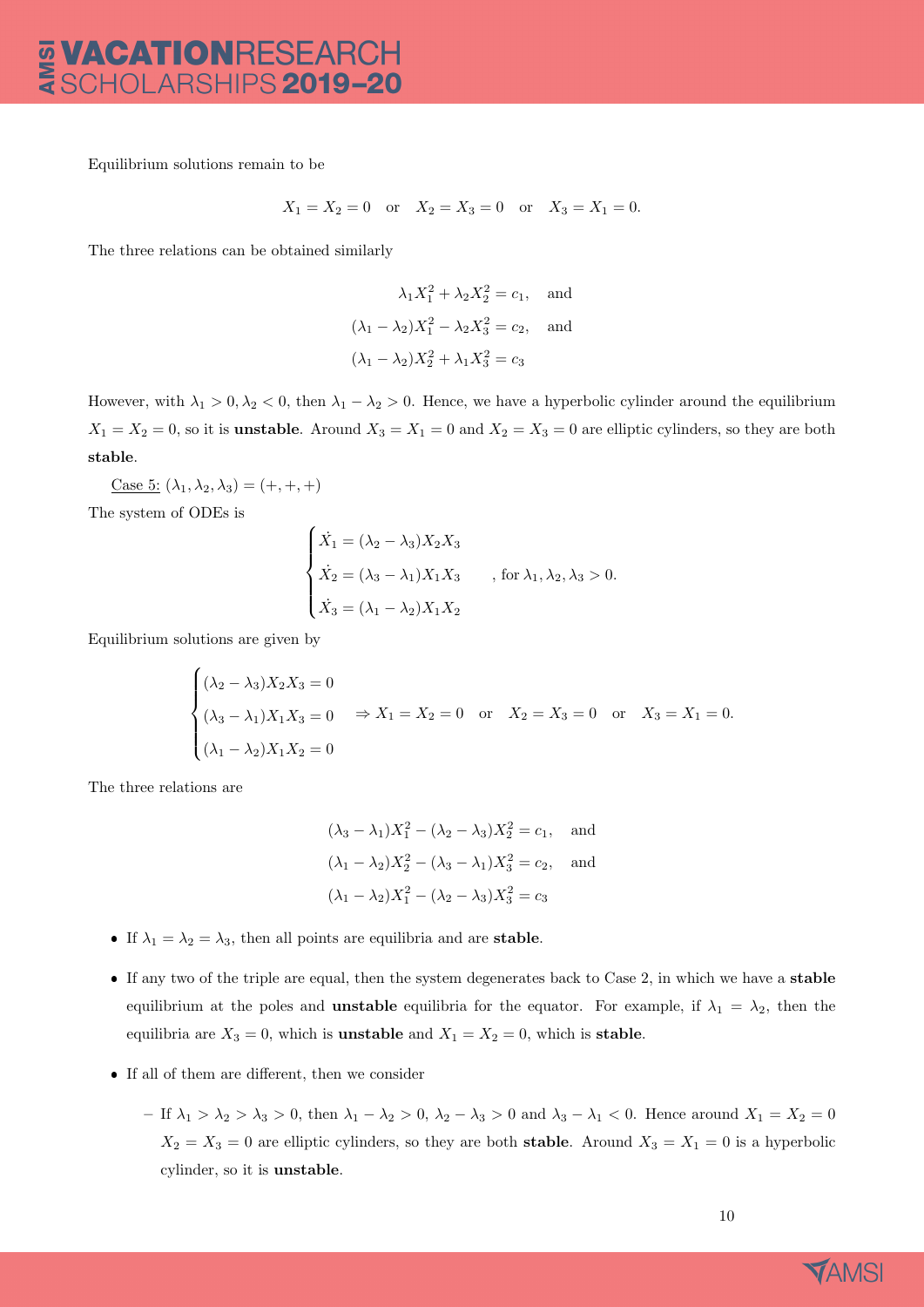- If  $\lambda_2 > \lambda_3 > \lambda_1 > 0$ , then  $\lambda_2 \lambda_3 > 0$ ,  $\lambda_3 \lambda_1 > 0$  and  $\lambda_1 \lambda_2 < 0$ . Hence around  $X_2 = X_3 = 0$  and  $X_3 = X_1 = 0$  are elliptic cylinders, so they are both **stable**. Around  $X_1 = X_2 = 0$  is a hyperbolic cylinder, so it is unstable.
- If  $\lambda_3 > \lambda_1 > \lambda_2 > 0$ , then  $\lambda_3 \lambda_1 > 0$ ,  $\lambda_1 \lambda_2 > 0$  and  $\lambda_2 \lambda_3 < 0$ . Hence around  $X_1 = X_2 = 0$  and  $X_3 = X_1 = 0$  are elliptic cylinders, so they are both **stable**. Around  $X_2 = X_3 = 0$  is a hyperbolic cylinder, so it is unstable.

Case 6:  $(\lambda_1, \lambda_2, \lambda_3) = (+, +, -)$ 

We obtain a system of ODEs similar to that in Case 5, but with the condition that  $\lambda_1, \lambda_2 > 0$  and  $\lambda_3 < 0$ :

$$
\begin{cases}\n\dot{X}_1 = (\lambda_2 - \lambda_3) X_2 X_3 \\
\dot{X}_2 = (\lambda_3 - \lambda_1) X_1 X_3 \\
\dot{X}_3 = (\lambda_1 - \lambda_2) X_1 X_2\n\end{cases}
$$
, for  $\lambda_1, \lambda_2 > 0, \lambda_3 < 0$ .

Equilibrium solutions remain to be

$$
X_1 = X_2 = 0
$$
 or  $X_2 = X_3 = 0$  or  $X_3 = X_1 = 0$ .

As  $\lambda_1, \lambda_2 > 0$  and  $\lambda_3 < 0, \lambda_2 - \lambda_3 > 0$  and  $\lambda_3 - \lambda_1 < 0$ , so we only need to compare  $\lambda_1$  and  $\lambda_2$ .

- If  $\lambda_1 > \lambda_2$ , then  $\lambda_1 \lambda_2 > 0$ . Hence around  $X_1 = X_2 = 0$  and  $X_2 = X_3 = 0$  are elliptic cylinders, so they are both stable. Around  $X_1 = X_3 = 0$  is a hyperbolic cylinder, so it is **unstable**.
- If  $\lambda_1 < \lambda_2$ , then  $\lambda_1 \lambda_2 < 0$ . Hence around  $X_1 = X_2 = 0$  and  $X_3 = X_1 = 0$  are elliptic cylinders, so they are both stable. Around  $X_2 = X_3 = 0$  is a hyperbolic cylinder, so it is **unstable**.
- If  $\lambda_1 = \lambda_2$ , then  $\lambda_1 \lambda_2 = 0$ , and the system degenerates back to Case 2, in which the equilibrium  $X_1 = X_2 = 0$  is stable and the equilibrium  $X_3 = 0$  is unstable.

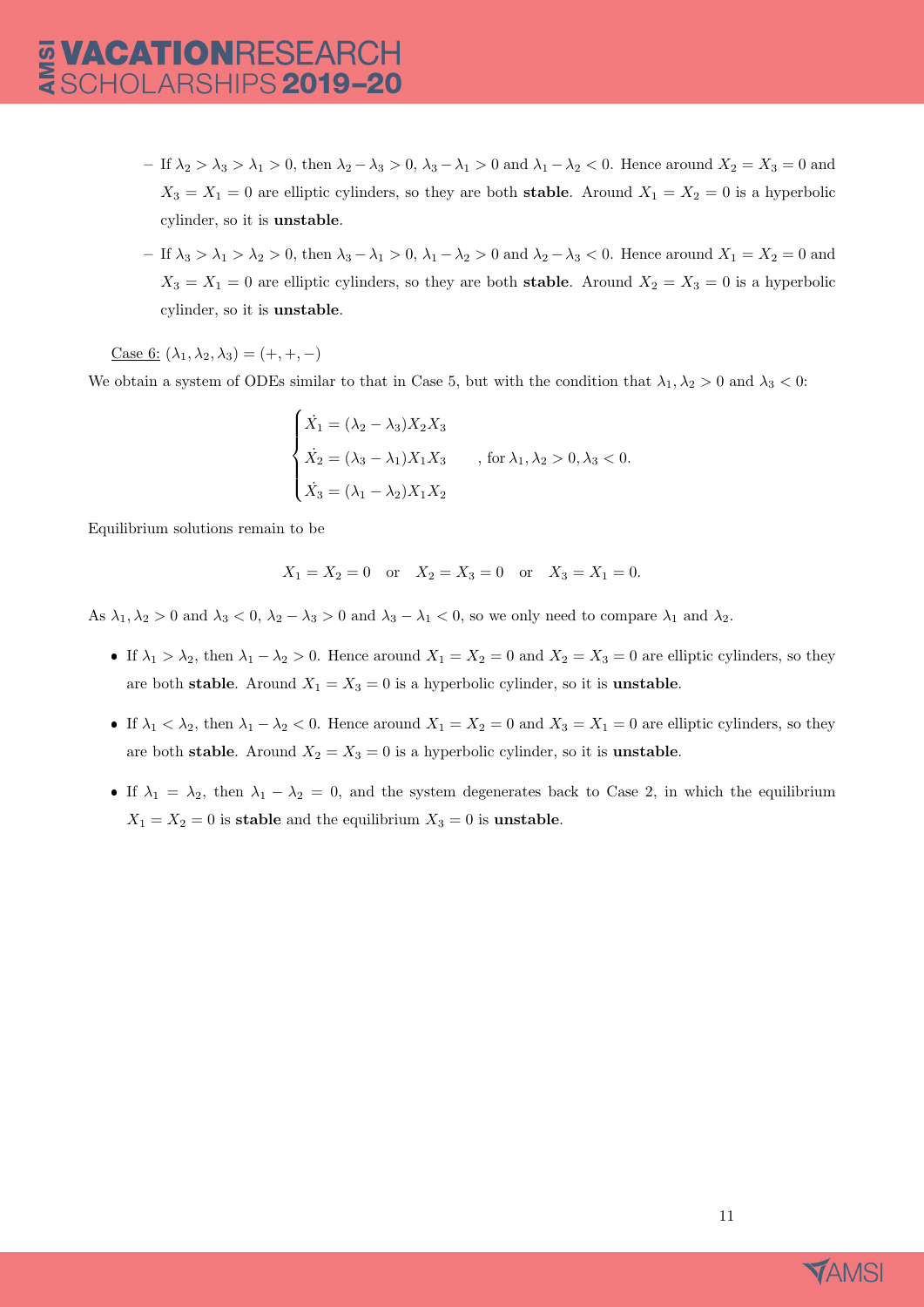### <span id="page-12-0"></span>5 Conclusion and Discussion

We have given a complete classification of stable and unstable geodesics for every 3-dimensional unimodular metric Lie algebra. The key finding can be summarised in the theorem below.

Theorem 5.1. In the above notation, the equilibrium geodesics and their stability for three-dimensional unimodular Lie groups are given in the following table:

| $(\lambda_1, \lambda_2, \lambda_3)$ |                                     | Equilibrium     | Stability        |
|-------------------------------------|-------------------------------------|-----------------|------------------|
| (0,0,0)                             |                                     | All points      | Stable           |
|                                     |                                     | $X_2 = X_3 = 0$ | $Stable$         |
| $(+, 0, 0)$                         |                                     | $X_1 = 0$       | Unstable         |
|                                     | $\lambda_1 = \lambda_2$             | $X_1 = X_2 = 0$ | Stable           |
|                                     |                                     | $X_3 = 0$       | Unstable         |
|                                     | $\lambda_1 > \lambda_2$             | $X_1 = X_2 = 0$ | <b>Stable</b>    |
| $(+,+,0)$                           |                                     | $X_2 = X_3 = 0$ | ${\it Unstable}$ |
|                                     |                                     | $X_3 = X_1 = 0$ | Stable           |
|                                     |                                     | $X_1 = X_2 = 0$ | Stable           |
|                                     | $\lambda_1 < \lambda_2$             | $X_2 = X_3 = 0$ | Stable           |
|                                     |                                     | $X_3 = X_1 = 0$ | Unstable         |
|                                     |                                     | $X_2 = X_3 = 0$ | <i>Stable</i>    |
| $(+,-,0)$                           |                                     | $X_3 = X_1 = 0$ | Stable           |
|                                     |                                     | $X_1 = X_2 = 0$ | Unstable         |
|                                     | $\lambda_1 = \lambda_2 = \lambda_3$ | All points      | <i>Stable</i>    |
| $(+,+,+)$                           | $\lambda_i \neq \lambda_k$          | $X_i = X_j = 0$ | <b>Stable</b>    |
|                                     |                                     | $X_k=0$         | Unstable         |
|                                     | $\lambda_i > \lambda_j > \lambda_k$ | $X_i = X_j = 0$ | <b>Stable</b>    |
|                                     |                                     | $X_j = X_k = 0$ | <i>Stable</i>    |
|                                     |                                     | $X_k = X_i = 0$ | Unstable         |
| $(+, +, -)$                         | $\lambda_1 = \lambda_2$             | $X_1 = X_2 = 0$ | Stable           |
|                                     |                                     | $X_3 = 0$       | Unstable         |
|                                     | $\lambda_1 > \lambda_2$             | $X_1 = X_2 = 0$ | <i>Stable</i>    |
|                                     |                                     | $X_2 = X_3 = 0$ | <i>Stable</i>    |
|                                     |                                     | $X_3 = X_1 = 0$ | Unstable         |
|                                     | $\lambda_1 < \lambda_2$             | $X_1 = X_2 = 0$ | <b>Stable</b>    |
|                                     |                                     | $X_2 = X_3 = 0$ | Unstable         |
|                                     |                                     | $X_3 = X_1 = 0$ | <b>Stable</b>    |

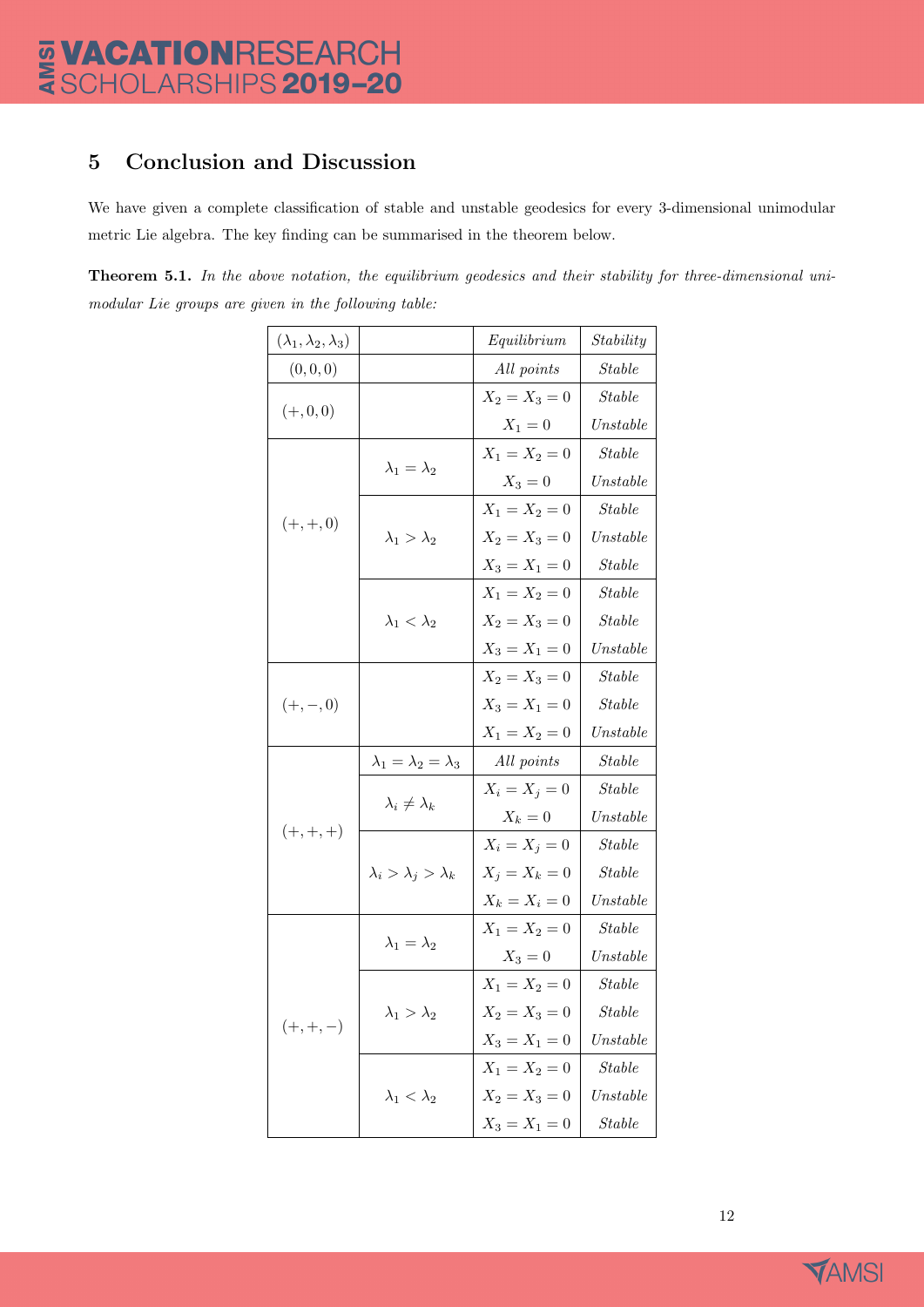There are some very interesting remarks in the findings. For instance, the stability in Case 5 seems to follows a cyclic permutation, that is, if  $\lambda_i > \lambda_j > \lambda_k$ , then  $X_i = X_j = 0$  and  $X_j = X_k = 0$  are stable, while  $X_k = X_i = 0$ is unstable. We again see that pattern in Case 6. One of the explanations can be from the nice symmetries that the unimodular Lie algebra possesses. One natural extension to this project is to look at the case when the 3-dimensional Lie algebra L is not unimodular, however, this requires a different approach to classify 3 dimensional non-unimodular Lie algebra (we can use Milnor's Lemma 3.1 [\[Milnor, 1976\]](#page-14-2)). Under that condition, geodesics and their stability would need further investigation.